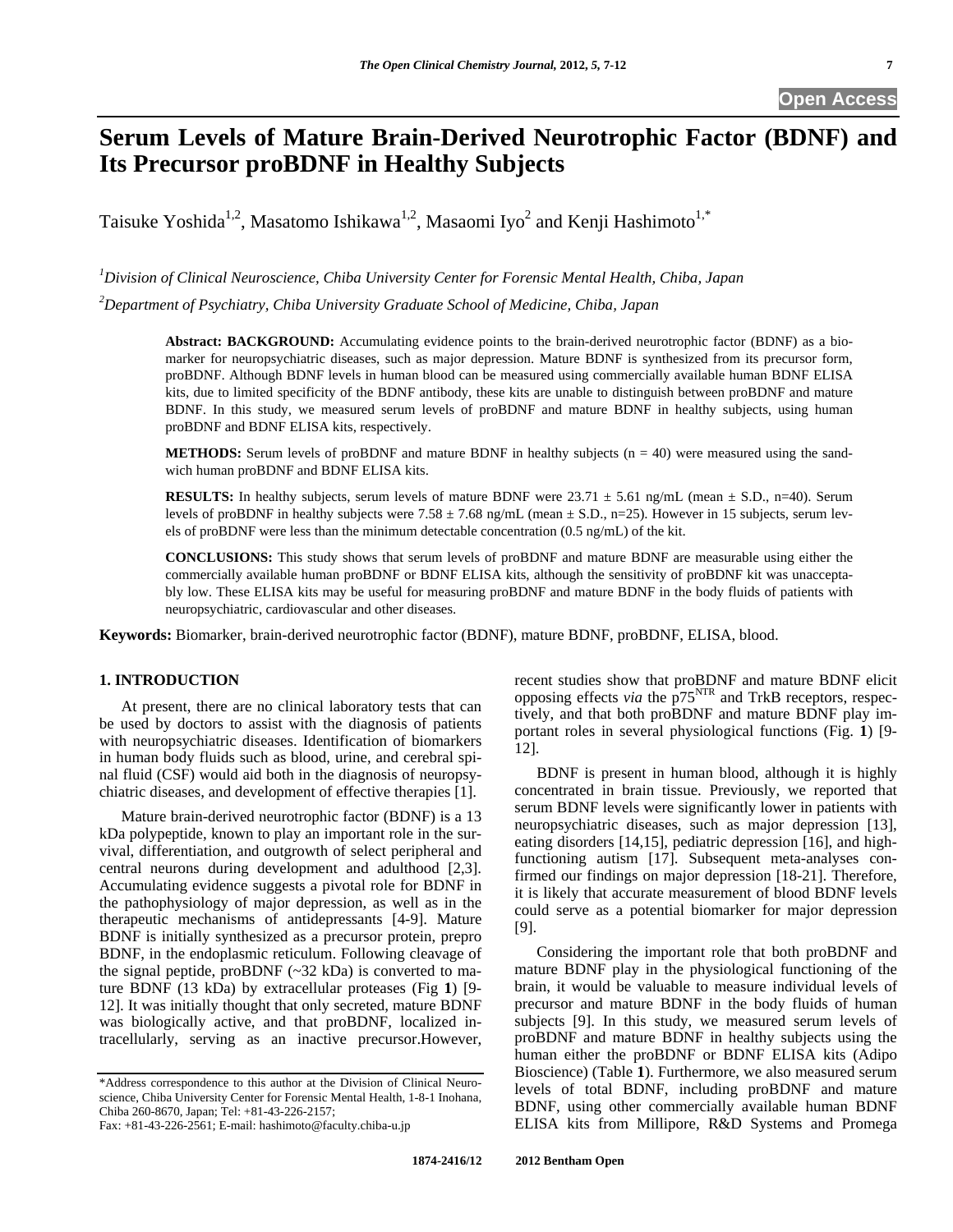**8** *The Open Clinical Chemistry Journal, 2012, Volume 5**Yoshida et al.**Yoshida et al.* 



**Fig. (1).** (**A**) Structure of proBDNF and mature BDNF. Arrowheads indicate known protease cleavage sites involved in the processing of mature BDNF. The position of the single nucleotide polymorphism (rs6265, Val66Met) in the human *BDNF* gene is indicated by an arrow. (**B**) Extrasynaptic cleavage of proBDNF to mature BDNF. ProBDNF preferentially binds p75<sup>NTR</sup>. ProBDNF is cleaved by extracellular proteases at the synapses and converted to mature BDNF. Mature BDNF preferentially binds the TrkB receptor. This figure is a modified version of previously published figures [9-11].

| Table 1. | Properties of Human proBDNF and BDNF ELISA Kits |  |  |  |
|----------|-------------------------------------------------|--|--|--|
|----------|-------------------------------------------------|--|--|--|

|                      | <b>Human proBDNF</b><br><b>ELISA Kit</b> | <b>Human BDNF</b><br><b>ELISA Kit</b> | <b>Chem Kine BDNF</b><br>Kit        | <b>Ouantikine BDNF</b><br><b>ELISA Kit</b> | <b>BDNF Emax ImmunoAssay</b><br><b>System</b> |
|----------------------|------------------------------------------|---------------------------------------|-------------------------------------|--------------------------------------------|-----------------------------------------------|
| Company              | Adipo Bioscience                         | Adipo Bioscience                      | <b>EMD</b> Millipore<br>Corporation | R&D Systems                                | Promega Corporation                           |
| Catalog No.          | SK00752-06                               | SK00752-01                            | CYT306                              | DBD <sub>00</sub>                          | G7611                                         |
| Sensitivity          | $0.5$ ng/ml                              | $5 - 8$ pg/ml                         | $7.8$ pg/ml                         | $20 \text{ pg/ml}$                         | $15.6$ pg/ml                                  |
| Cross-<br>reactivity | proBDNF                                  | <b>Mature BDNF</b>                    | proBDNF and ma-<br>ture BDNF        | proBDNF and mature<br><b>BDNF</b>          | proBDNF and mature BDNF                       |

(Table **1**), since these kits are routinely used worldwide. It is known that the BDNF Emax ImmunoAssay System (Promega) is based on an antibody to the carboxy terminal region of BDNF, and recognizes both the precursor and mature forms of BDNF [22].

# **2. METHODS AND MATERIALS**

#### **2.1. Subjects**

Forty healthy subjects (age:  $30.7 \pm 6.87$  years old, range: 21-40 years old) participated in this study as normal controls (Table **2**). The ethics committee of Chiba University Graduate School of Medicine approved the study protocol, and all subjects provided written, informed consent for participation in the study. Healthy subjects were recruited from the local Chiba area, by advertisement. Subjects were screened using the Structured Clinical Interview for DSM-IV Axis I Disorders, Non-Patient Edition, to exclude Axis I disorders, according to DSM-IV criteria.

#### **2.2. Procedures**

 Serum samples from normal control subjects were collected between 9:00 to15:00, and stored at -80°C until use. Serum levels of proBDNF and mature BDNF were measured by using the human proBDNF ELISA Kit (Cat #: SK00752- 06, Adipo Bioscience, Santa Clara, CA, USA) and the human BDNF ELISA Kit (Cat #: SK00752-01, Adipo Bioscience, Santa Clara, CA, USA), respectively (Table **1**). Serum levels of total BDNF, including proBDNF and mature BDNF, were also measured using the BDNF Emax® ImmunoAssay System (Cat #: G7611, Promega Corporation, Madison, WI, USA), Quantikine® human BDNF Immunoassay (Cat #: DBD00, R&D Systems, Minneapolis, MN, USA), and *ChemKine*<sup>TM</sup> BDNF Sandwich ELISA (Cat#: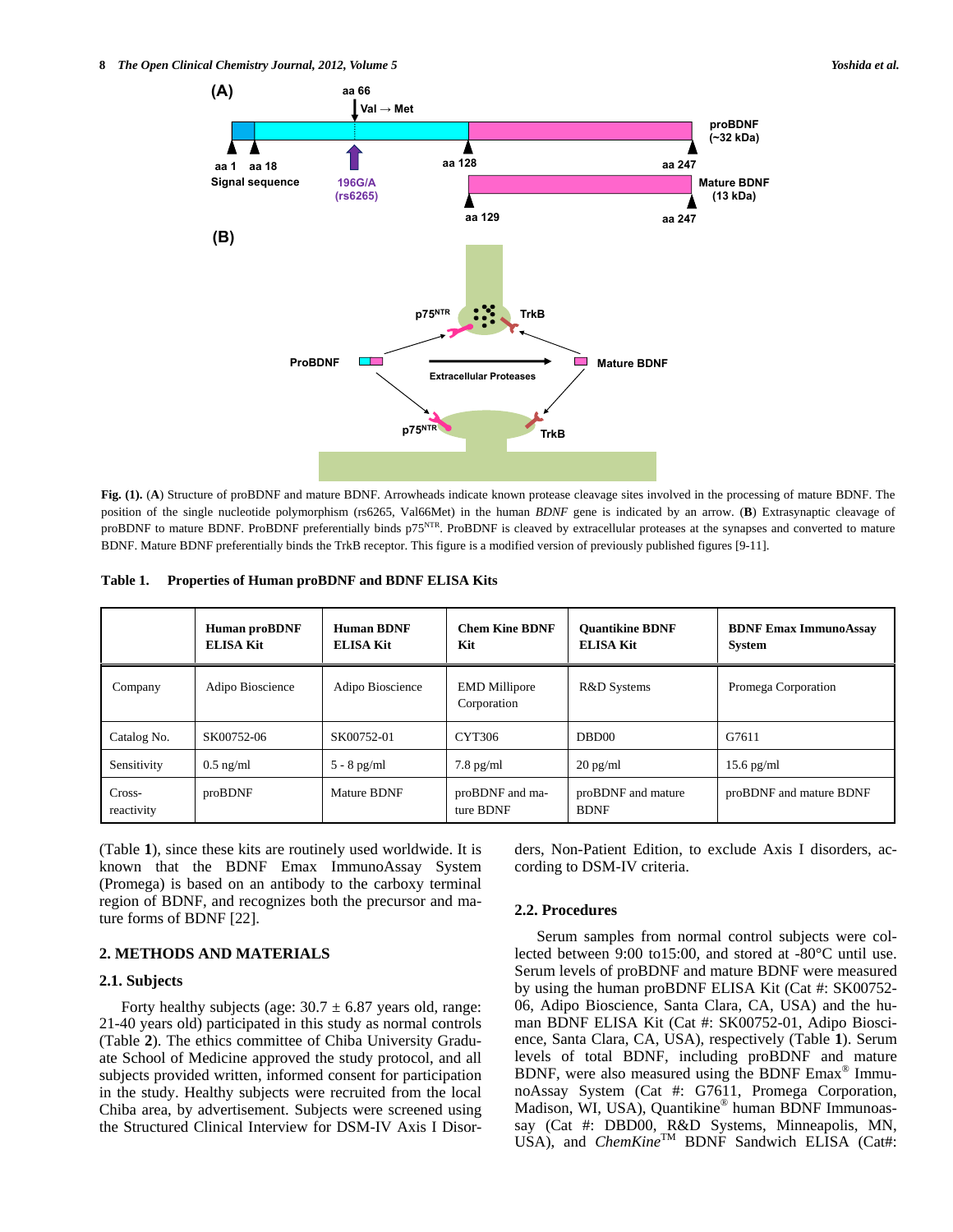|  | Table 2. Serum Levels of proBDNF and BDNF in Healthy Subjects |  |
|--|---------------------------------------------------------------|--|
|--|---------------------------------------------------------------|--|

| Age (years old)                       | $30.7 \pm 6.87(21-40)(n=40)$                                   |
|---------------------------------------|----------------------------------------------------------------|
| Gender (Male/Female)                  | 19/21                                                          |
| proBDNF (Adipo Bioscience)            | 7.58 $\pm$ 7.68 ng/mL (0.656 – 31.85)(n=25) < 0.5 ng/mL (n=15) |
| <b>BDNF</b> mature (Adipo Bioscience) | $23.71 \pm 5.61$ ng/mL $(12.56 - 36.64)(n=40)$                 |
| <b>BDNF</b> (Millipore)               | $23.75 \pm 16.82$ ng/mL $(5.80 - 79.19)(n=40)$                 |
| BDNF (R&D Systems)                    | $24.81 \pm 5.87$ ng/mL $(11.34 - 36.62)(n=40)$                 |
| <b>BDNF</b> (Promega)                 | $16.50 \pm 3.88$ ng/mL $(7.23 - 24.76)$ (n=40)                 |
| The values are the mean $\pm$ C D     |                                                                |

The values are the mean  $\pm$  S.D.

The values in the parenthesis are the range.

CYT306, EMD Millipore Corporation, Billerica, MA, USA) (Table **1**). To minimize assay variance, serum levels of proBDNF and mature BDNF from each subject were measured using the Adiopo Bioscience kits, on the same day. Serum levels of total BDNF in each subject, using the three remaining kits were also measured on the same day. All experiments were performed in duplicate. Protocols were performed according to the manufacturer's instructions. The optical density of each well was measured using an automated microplate reader (Emax; Molecular Devices, Sunnyvale, CA, USA).

## **2.3. Statistical Analysis**

The data were presented as the mean  $\pm$  standard deviation (S.D.). Analysis of BDNF serum levels from four groups was performed using one-way analysis of variance (ANOVA), and the *post hoc* Dunnett test. The relationship between the two variables was ascertained using Pearson's correlation coefficients. Values of p<0 .05 were considered statistically significant.

# **3. RESULTS**

 Using the human proBDNF and BDNF ELISA kits (Adipo Bioscience), we measured serum levels of proBDNF and mature BDNF respectively, in healthy subjects. Serum levels of mature BDNF were  $23.71 \pm 5.61$  ng/mL (n=40) (Table **2**). Where proBDNF was measurable, serum levels were  $7.58 \pm 7.68$  ng/mL (n=25). In 15 subjects, serum levels of proBDNF were below the minimum detectable concentration (0.5 ng/mL) of the proBDNF ELISA kit (Table **2**). In 38 subjects, levels of proBDNF were lower than those of mature BDNF although, in two male subjects, this pattern was reversed.

 Next, we measured total BDNF in the serum of healthy subjects using the three other ELISA kits. Total BDNF levels were  $23.75 \pm 16.82$  ng/mL (Millipore, n=40),  $24.81 \pm 5.87$ ng/mL (R&D Systems, n=40), and  $16.50 \pm 3.88$  ng/mL (Promega, n=40) (Table **2**). One-way ANOVA revealed significant differences [F  $(3, 156) = 6.439$ , p<0.001] within the four groups, Adipo Bioscience, Millipore, R&D Systems and Promega, and *post hoc* analysis indicated that serum levels of total BDNF as measured by Promega were significantly (p=0.003) lower than those of mature BDNF as measured by Adipo Bioscience. In contrast, there were no differences among the three kits from Adipo Bioscience, Millipore and R&D Systems.

 As shown in Fig. (**2**), there were significantly positive correlations between mature BDNF (Adipo Bioscience), and total BDNF serum levels (R&D Systems, r=0.701, p<0.001, Promega, r=0.673, p<0.001) (Figs. **2A** and **2B**). Furthermore, there was also a weak but significant correlation between mature BDNF (Adipo Bioscience) and total BDNF serum levels (Millipore, r=0.377, p=0.016) (Fig. **2C**).

# **4. DISCUSSION**

 In this study, we measured serum levels of proBDNF and mature BDNF in human subjects, using either the human proBDNF or human BDNF ELISA kits. To the best of our knowledge, this is the first report demonstrating the measurement of proBDNF as well as mature BDNF from the serum of human subjects. According to the manufacturer's information, the human proBDNF ELISA kit (Adipo Bioscience: Cat No. SK00752-06) recognizes proBDNF, but not the mature form, while the human BDNF ELISA kit (Adipo Bioscience: Cat No. SK00752-01) recognizes mature BDNF, but not the precursor form (Table **1**). In tests, we were unable to measure serum levels of proBDNF in some subjects, since the values fell below the minimum detectable threshold of the proBDNF ELISA kit. The manufacturer's instructions state that the minimum detectable concentrations of the proBDNF and BDNF ELISA kits are 0.5 ng/mL and 5-8 pg/mL, respectively (Table **1**), indicating that the sensitivity of the proBDNF kit is markedly lower than that of the mature BDNF ELISA kit. Therefore, accurate measurements of low levels of proBDNF in human body fluids require the development of an ELISA kit of higher sensitivity than is currently available. Nonetheless, we were able to measure proBDNF and mature BDNF in the serum of human subjects using these ELISA kits.

 In this study, we also measured serum levels of total BDNF, including proBDNF and mature BDNF, using the human BDNF ELISA kits from Millipore, R&D Systems and Promega, since these kits are commonly used worldwide. The manufacturer's instructions state that the Millipore *ChemiKine*TM BDNF ELISA kit is based on mouse monoclonal antibodies generated against human mature BDNF. The Quantikine® BDNF ELISA kit (R&D Systems) is based on monoclonal antibodies generated against human recombi-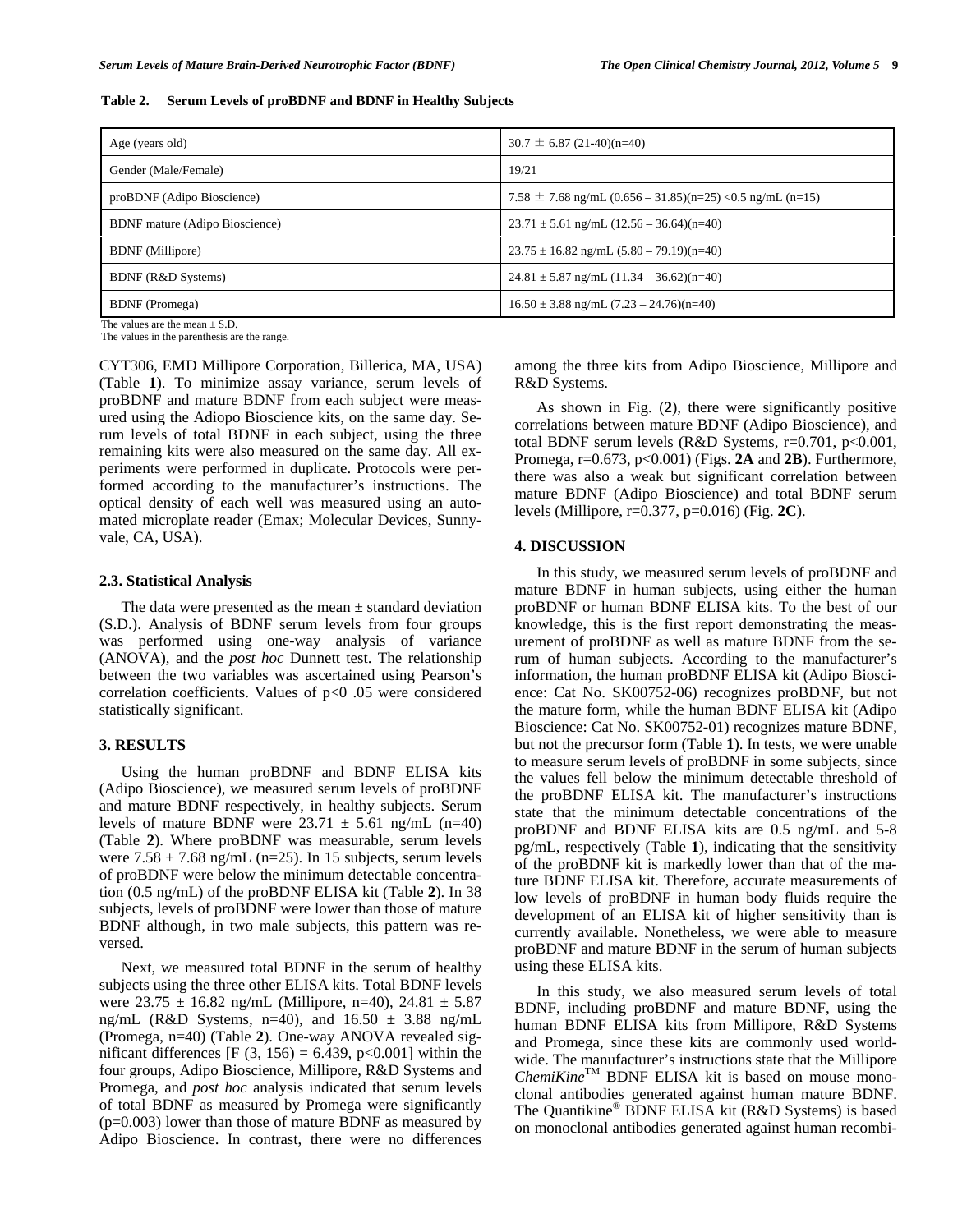

**Fig. (2).** Correlations between mature BDNF (Adipo Bioscience) and total BDNF (R&D System, Promega, Millipore) in human serum. (**A**) There was a significant correlation (r=0.701, p<0.001) between mature BDNF serum levels (Adipo Bioscience), and total BDNF serum levels (R&D Systems). (**B**) There was a significant correlation (r=0.673, p<0.001) between mature BDNF serum levels (Adipo Bioscience), and total BDNF serum levels (Promega). (**C**) There was also a significant correlation (r=0.377, p=0.016) between mature BDNF serum levels (Adipo Bioscience) and total BDNF serum levels (Millipore).

nant mature BDNF, and shows approximately 10% cross reaction against recombinant human proBDNF. The BDNF Emax® ImmunoAssay System (Promega Corporation) is based on an antibody to the carboxy terminal of mature BDNF [22], and also recognizes proBDNF. Each of these three kits recognizes proBDNF as well as mature BDNF, making them unsuitable for quantification of mature BDNF. In this study, we found positive correlations between the serum levels of mature BDNF (Adipo Bioscience) and the serum levels of total BDNF (R&D System and Promega) (Fig. **2A** and **2B**). It would therefore seem that serum levels of total BDNF using the R&D System and Promega ELISA kits correlate with serum levels of mature BDNF (Adipo Bioscience), although these two kits recognize both proBDNF and mature BDNF.

 Alterations in the levels of total BDNF, including proBDNF, have been reported in the body fluids (e.g., blood) of patients with major depression [13, 18-21], schizophrenia [23], anorexia nervosa [14, 15, 24-26], bipolar disorders [27], and cardiovascular disease [28-30]. Furthermore, the presence of proBDNF and mature BDNF in human saliva has been reported by Western blotting analysis, but not ELISA method [31]. Given the opposing physiological roles of proBDNF and mature BDNF in the brain and peripheral organs, it would be of great interest to determine the exact concentrations of precursor and mature BDNF in the body fluids (e.g., blood, CSF, saliva) of patients with these diseases, and healthy control subjects [9].

 In this study, we found significant levels of proBDNF present in the serum of human subjects, although levels of proBDNF were lower than those of mature BDNF, with the exception of two subjects. ProBDNF is converted to mature BDNF by extracellular proteases (Fig. **1**) [9-11]. Again, given the opposing biological effects of proBDNF and mature BDNF, it would be informative to study the precise mechanisms controlling the cleavage of proBDNF to mature BDNF [9]. To address these issues, it will first be necessary to develop highly sensitive ELISA systems that can differentiate between proBDNF and mature BDNF [9].

 The Val66Met gene variant (196G/A: rs6265) of the human BDNF gene is thought to affect intracellular trafficking and mature BDNF secretion, as well as being associated with hippocampal volume and episodic memory in humans (Fig. **1**) [8, 9, 32]. The frequency of this genotype is highest in Asian populations, including the Japanese [33]. It is predicted that both proBDNF-66Met and proBDNF-66Val could well exist in body fluids of subjects with the BDNF 196G/A genotype [9]. This raises the possibility that conversion of the two proBDNFs variants to mature BDNFs may differ between subjects who carry the BDNF 196G/A geno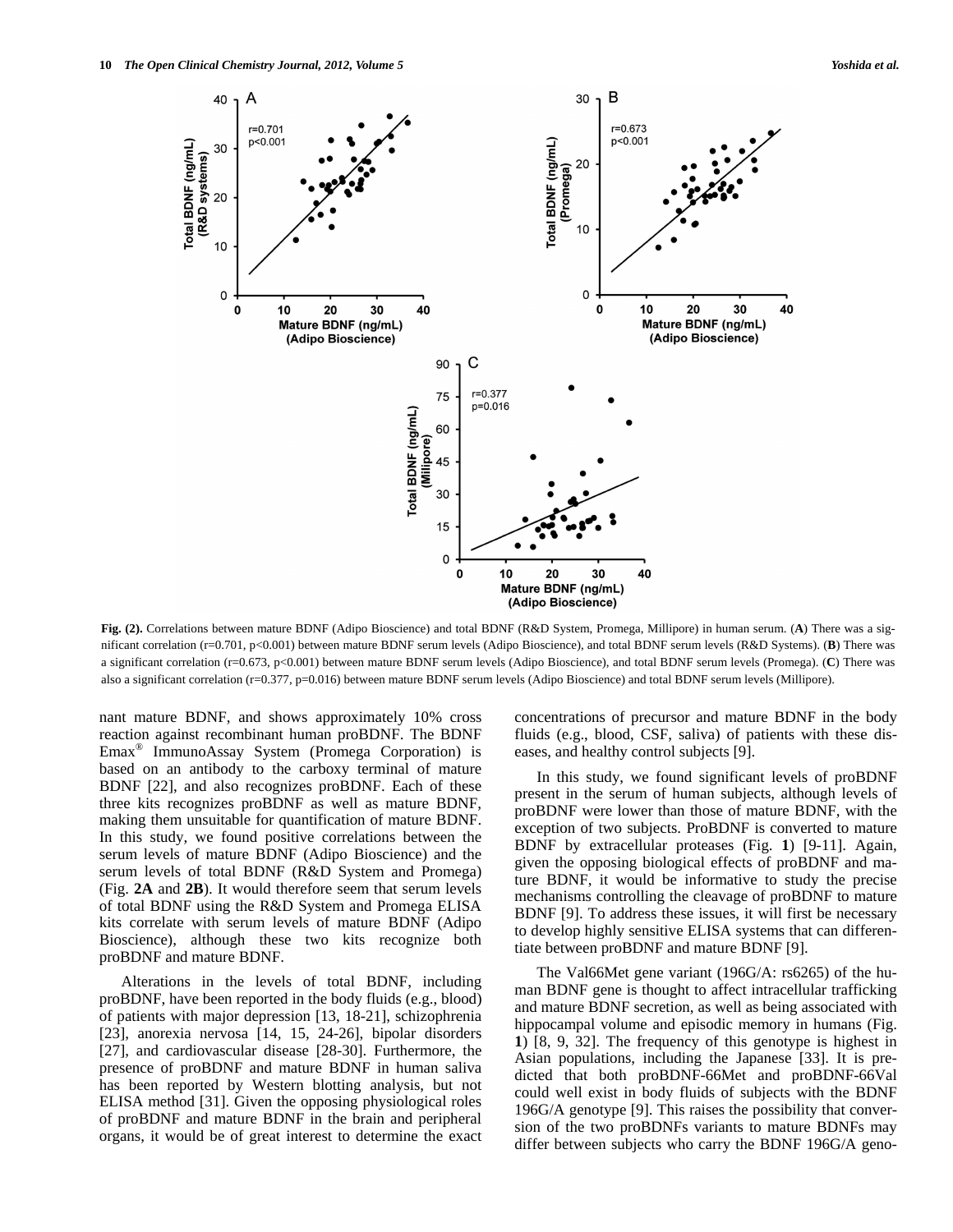type, suggesting that in subjects with the BDNF 196G/A genotype, levels of proBDNF-66Met and proBDNF-66Val may vary [9,34]. If a highly sensitive ELISA system could be developed to distinguish between proBDNF-66Met and proBDNF-66Val, it would then be possible to quantify levels of the wild type and variant forms of proBDNF as well as the mature BDNF levels in body fluids of healthy subjects and patients with neuropsychiatric or other diseases [9,34].

# **CONCLUSION**

 This study shows that serum levels of proBDNF and mature BDNF in human subjects can be measured individually, using the human proBDNF and BDNF ELISA kits, although the sensitivity of the current proBDNF ELISA kit is currently unsatisfactory. Since it would be highly informative to measure serum levels of proBDNF and mature BDNF in patients with neuropsychiatric and other diseases, the development of a highly sensitive proBDNF ELISA system is a priority.

#### **ACKNOWLEDGEMENT**

 The authors would like to thank Ms. Junko Gotoh and Mr. Kazushi Tsuru for recruiting human subjects.

# **CONFLICT OF INTEREST**

None declared.

### **ABBREVIATIONS**

| <b>BDNF</b> |     | $=$ Brain-derived neurotrophic factor                         |
|-------------|-----|---------------------------------------------------------------|
| CSF         |     | $=$ Cerebral spinal fluid                                     |
| ELISA       |     | $=$ Enzyme-Linked ImmunoSorbent Assay                         |
|             |     | $proBDNF = Precursor$ of brain-derived neurotrophic<br>factor |
| SD          | $=$ | Standard deviation                                            |

#### **ACKNOWLEDGEMENT OF FUNDING**

 A grant (to K.H.) from Comprehensive Research on Disability, Health and Welfare, Health and Labour Sciences Research Grants, Japan.

#### **REFERENCES**

- [1] Lakhan, S.E.; Vieira, K.; Hamlat, E. Biomarkers in psychiatry: Drawbacks and potential for misuse. *Int. Arch. Med.,* **2010**, *3*, 1.
- [2] Schinder, A.F.; Poo, M. The neurotrophin hypothesis for synaptic plasticity. *Trends Neurosci.*, **2000**, *23*, 639-645.
- [3] Huang, E.J.; Reichardt, L.F. Neurotrophins: Roles in neuronal development and function. *Annu. Rev. Neurosci.*, **2001**, *24*, 677- 736.
- [4] Duman, R.S.; Heninger, G.R.; Nestler, E.J. A molecular and cellular theory of depression. *Arch. Gen. Psychiatry*, **1997**, *54*, 597-606.
- [5] Altar, C.A. Neurotrophins and depression. *Trends Pharmacol. Sci.*, **1999**, *20*, 59-61.
- [6] Nestler, E.J.; Barrot, M.; DiLeone, R.J.; Eisch, A.J.; Gold, S.J.; Monteggia, L.M. Neurobiology of depression. *Neuron,* **2002**, *34*, 13-25.
- [7] Martinowich, K.; Manji, H.; Lu, B. New insights into BDNF function in depression and anxiety. *Nat. Neurosci.*, **2007**, *10*, 1089- 1093.
- [8] Hashimoto, K.; Shimizu, E.; Iyo, M. Critical role of brain-derived neurotrophic factor in mood disorders. *Brain Res. Brain Res. Rev.*, **2004**, *45*, 104-114.
- [9] Hashimoto, K. Brain-derived neurotrophic factor as a biomarker for mood disorders: an historical overview and future directions. *Psychiatry Clin. Neurosci.*, **2010**, *64*, 341-357.
- [10] Lu, B., Pang, P.T., Woo, N.H. The Yin and Yang of neurotrophin action. *Nat. Rev. Neurosci.* **2005**, *6*, 603-614.
- [11] Hashimoto, K. BDNF variant linked to anxiety-related behaviors. *Bioessays*, **2007**, *29*, 116-119.
- [12] Dieni, S.; matsumoto, T.; Dekkers, M.; Rauskolb, S.; Ioneschu, M.S.; Deogracias, R.; Gundelfinger, E.d.; Kojima, M.; Nestel, S.; Frotscher, M.; Barde, Y.A. BDNF and its pro-peptide are stored in presynaptic dense core vesicles in brain neurons. *J. Cell. Biol.*, **2012**, *196*, 775-788.
- [13] Shimizu, E.; Hashimoto, K.; Okamura, N.; Koike, K.; Komatsu, N.; Kumakiri, C.; Nakazato, M.; Watanabe, H.; Shinoda, N.; Okada, S.; Iyo, M. Alterations of serum levels of brain-derived neurotrophic factor (BDNF) in depressed patients with or without antidepressants. *Biol. Psychiatry*, **2003**, *54*, 70-75.
- [14] Nakazato, M.; Hashimoto, K.; Shimizu, E.; Kumakiri, C.; Koizumi, H.; Okamura, N.; Mitsumori, M.; Komatsu, N.; Iyo, M. Decreased levels of serum brain-derived neurotrophic factor in female patients with eating disorders. *Biol. Psychiatry*, **2003**, *54*, 485-490.
- [15] [Nakazato, M](http://www.ncbi.nlm.nih.gov/pubmed?term=%22Nakazato%20M%22%5BAuthor%5D).; [Tchanturia, K.](http://www.ncbi.nlm.nih.gov/pubmed?term=%22Tchanturia%20K%22%5BAuthor%5D); [Schmidt, U](http://www.ncbi.nlm.nih.gov/pubmed?term=%22Schmidt%20U%22%5BAuthor%5D).; [Campbell, I.C](http://www.ncbi.nlm.nih.gov/pubmed?term=%22Campbell%20IC%22%5BAuthor%5D).; [Treasure, J](http://www.ncbi.nlm.nih.gov/pubmed?term=%22Treasure%20J%22%5BAuthor%5D).; [Collier, D.A](http://www.ncbi.nlm.nih.gov/pubmed?term=%22Collier%20DA%22%5BAuthor%5D).; [Hashimoto, K.](http://www.ncbi.nlm.nih.gov/pubmed?term=%22Hashimoto%20K%22%5BAuthor%5D); [Iyo, M.](http://www.ncbi.nlm.nih.gov/pubmed?term=%22Iyo%20M%22%5BAuthor%5D) Brain-derived neurotrophic factor (BDNF) and set-shifting in currently ill and recovered anorexia nervosa (AN) patients. *Psychol. Med.*, **2009**, *39*, 1029-1035.
- [16] Sasaki, T.; Niitsu, T.; Hashimoto, T.; Kanahara, N.; Shiina, A.; Hasegawa, T.; Kimura, H.; Ishikawa, M.; Tone, J.; Yamauchi, A.; Hosoda, Y.; Kunou, M.; Takahashi, J.; Ishima, T.; Fujita, Y.; Nakazato, M.; Hashimoto, K.; Iyo, M. Decreased levels of serum brain-derived neurotrophic factor in male pediatric patients with depression. *Open Clin. Chem. J.*, **2011**, *4*, 28-33.
- [17] Hashimoto, K.; Iwata, Y.; Nakamura, K.; Tsujii, M.; Tsuchiya, K.J.; Sekine, Y.; Suzuki, K.; Minabe, Y.; Takei, N.; Iyo, M; Mori N. Reduced serum levels of brain-derived neurotrophic factor in adult male patients with autism. *Prog. Neuropsychopharmacol. Biol. Psychiatry*, **2006**, *30*, 1529-1531.
- [18] Sen, S.; Duman, R.; Sanacora, G. Serum brain-derived neurotrophic factor, depression, and antidepressant medications: metaanalyses and implications. *Biol. Psychiatry*, **2008**, *64*, 527-532.
- [19] Brunoni, A.R.; Lopes, M.; Fregni, F. A systematic review and meta-analysis of clinical studies on major depression and BDNF levels: implications for the role of neuroplasticity in depression. *Int. J. Neuropsychopharmacol.*, **2008**, *11*, 1169-1180.
- [20] Bocchio-Chiavetto, L.; Bagnardi, V.; Zanardini, R.; Molteni, R.; Nielsen, M.G.; Placentino, A.; Giovannini, C.; Rillosi, L.; Ventriglia, M.; Riva, M.A.; Gennarelli, M. Serum and plasma BDNF levels in major depression: a replication study and meta-analyses. *World J. Biol. Psychiatry*, **2010**, *11*, 763-773.
- [21] Molendijk, M.L.; Bus, B.A.; Spinhoven, P.; Penninx, B.W.; Kenis, G.; Prickaerts, J.; Voshaar, R.O.; Elzinga, B.M. Serum levels of brain-derived neurotrophic factor in major depressive disorder: state-trait issues, clinical features and pharmacological treatment. *Mol. Psychiatry*, **2011**, *16*, 1088-1095.
- [22] Chen, Z.Y.; Jing, D.; Bath, K.G.; Ieraci, A.; Khan, T.; Siao, C.J.; Herrera, D.G.; Toth, M.; Yang, C.; McEween, B.S.; Hempstead, B.L.; Lee, F.S. Genetic variant BDNF (Val66Met) polymorphism alters anxiety-related behavior. *Science*, **2006**, *314*, 140-143.
- [23] Green, M.J.; Matheson, S.L.; Shepherd, A.; Weickert, C.S.; Carr, V.J. Brain-derived neurotrophic factor levels in schizophrenia: a systematic review with meta-analysis. *Mol. Psychiatry*, **2011**, *16*, 960-972.
- [24] Hashimoto, K.; Koizumi, H.; Nakazato, M.; Shimizu, E.; Iyo, M. Role of brain-derived neurotrophic factor in eating disorders: recent findings and its pathophysiological implications. *Prog. Neuropsychopharmacol. Biol. Psychiatry*, **2005**, *29*, 499-504.
- [25] Brandys, M.K.; Kas, M.J.; van Elburg, A.A.; Campbell, I.C.; Adan, R.A. A meta-analysis of circulating BDNF concentrations in anorexia nervosa. *World J. Biol. Psychiatry*, **2011**, *12*, 444-454.
- [26] Nakazato M, Hashimoto K, Shimizu E, Niitsu T, Iyo M. Possible involvement of brain-derived neurotrophic factor in eating disorders. *IUBMB Life* **2012**, *64*(5): 355-61.